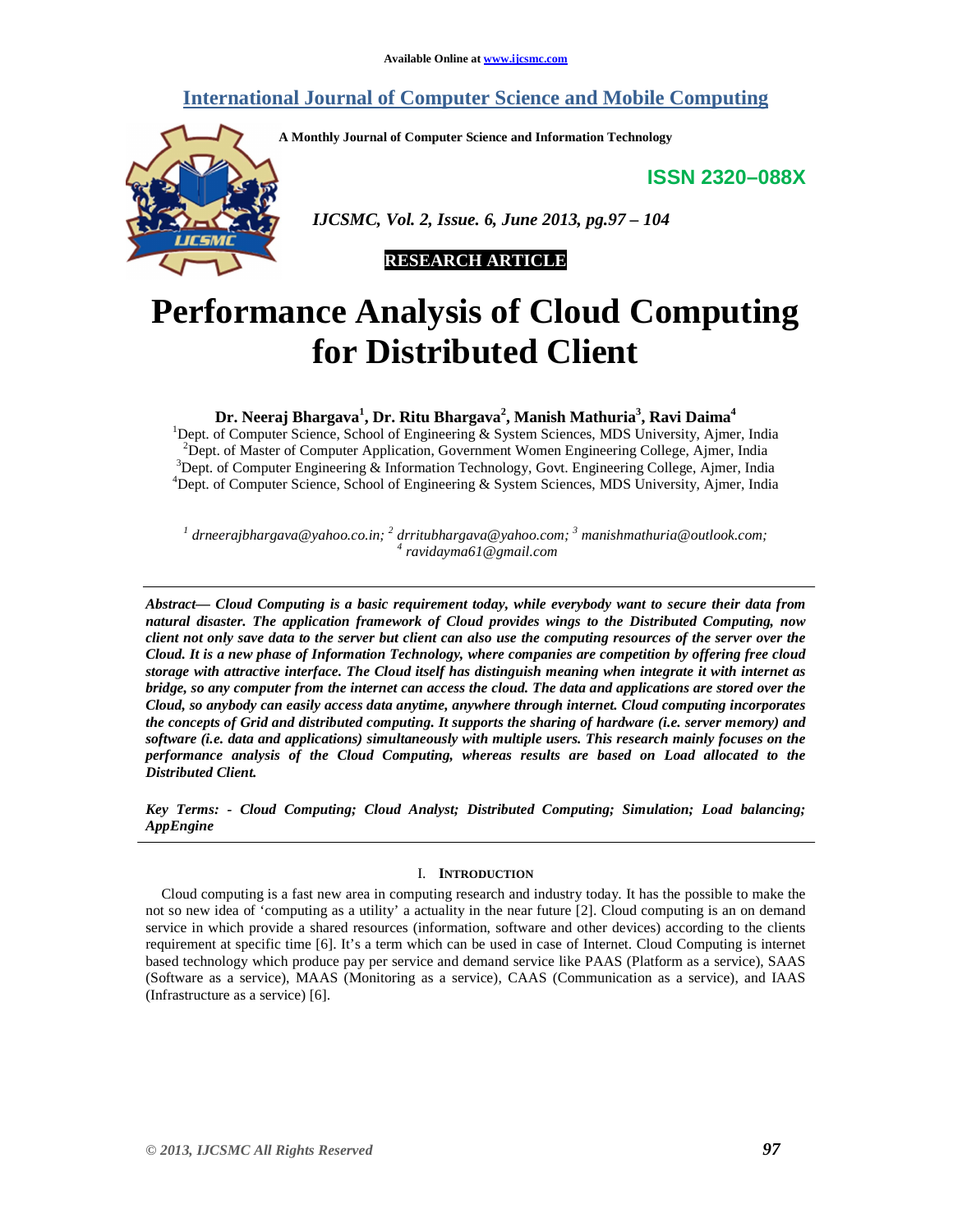

Figure 1: A cloud is used in network diagrams to depict the Internet

Cloud computing is a new able model in distributed and parallel computing [10]. It can offer utility-oriented IT services based on a pay-as-you-go model [10]. It has the budding to convert a large part of the IT industry, building software even more interesting as a service and shaping the way IT hardware is designed and purchased". It can make good use of economies of range and dynamically deliver/configure almost any IT related services on demand [8].In private clouds, virtual machine (VM) based applications for common uses are getting famous, such as virtual desktop, virtual classroom and virtual laboratory.

However, since private clouds have some unique features and special requirements, it is still a strong problem to effectively schedule VM requests onto compute nodes, especially with multiple objectives to meet. This problem cannot be avoided, for it could directly affect the scaling capacity of the entire system, which is one of the key features of clouds. The VM scheduling problems has been about studied in previous researches; however it is always restrained in the scenario of cluster computing, grid computing or commercial clouds, with one or two objectives considered instantaneously. Cloud computing is an internet based computing model that consists of tens of thousands of computers as well as servers are connected into a computer cloud [2].

The characteristics cloud computing

- On-demand self-service:-Individuals can set themselves up without demand anyone's help [11].
- Ubiquitous network access:-Available through standard Internet-enabled devices.
- Location independent resource pooling:-Processing and storage application are balanced across a common infrastructure with no selective resource assigned to any single user [11].
- Rapid elasticity: Consumers can increase or decrease capacity at will [11].
- Pay per use:-Consumers are changed fees based on their usage of a sequence of computing power, bandwidth use and/or storage [11].

Cloud computing models

- Private or Internet Cloud:-Cloud services are provided for any organizations are managed by the organization employee. These services exit off site [9].
- Public Cloud:-Cloud services are available to the public and owned by an organization selling cloud service, for example Amazon [9].
- Hybrid Cloud:-Hybrid Cloud the combination of Private and public cloud. E.g. data stored in private cloud or agency database is managed by a program running in the public cloud [9].

There are following type of model available for cloud computing.

#### *1. Cloud Software as a Service (SAAS)*

In earlier days software is purchased and install in client machine. In Software as a service software is deployed on internet by SAAS provider and subscriber can subscribe software and develop application using software. SAAS developer no need to purchased or install any software. SAAS developer only needs to subscribe software subscribing and use software for building, developing, deploying and running web application [2].

Advantage of SAAS

- Low cost
- Globally Accessible
- Automated update software

Disadvantage of SAAS

- Loss of control
- Limited applications
- Connectivity requirements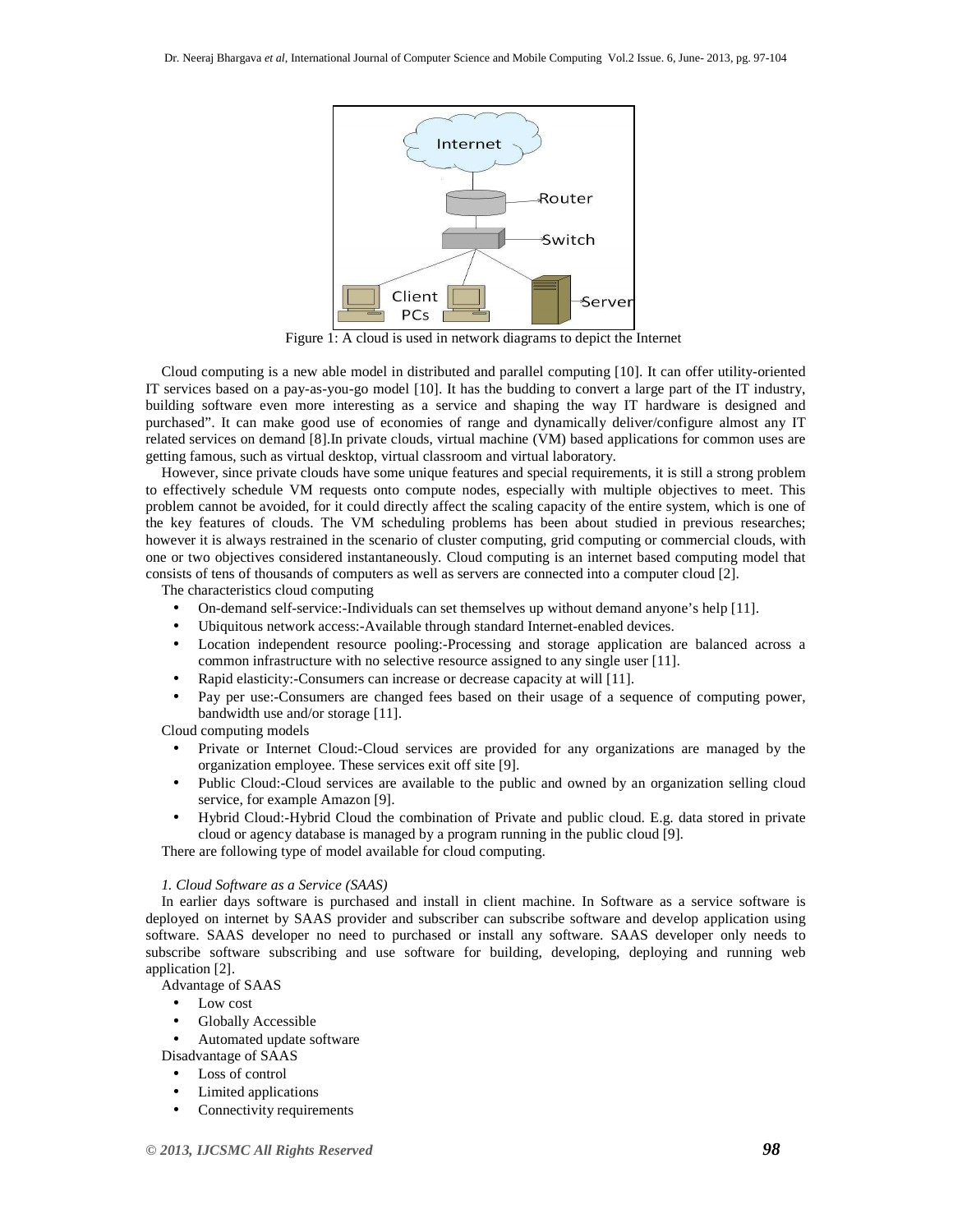- Variable functions & features
- Slower speed

## 2. *Cloud Platform as a Service (PAAS)*

Cloud Platform as a service provide platform for creating, building, deployment and Running our web application on internet. Customers no need to download or install any software. PaaS Developers easily Develop application and easily deploy on Internet. So that application can easily accessible globally [2]. Example of PaaS is Google AppEngine service. Google AppEngine provides software to the user. PaaS Developer can easily develop application using Google AppEngine Software and Deployed on Google AppEngine server. Google AppEngine provides URL's of Application which PaaS Developer deploy on Google AppEngine Server. Using URL anyone can easily access application easily.

## Advantage of PAAS

Easily Develop Application:-Developer no needs to download or install any software. Developers only need to develop application without worry about operating system because platform is provided by PaaS provider.

Easily Access:-Application deployed on PaaS can access easily and globally.

Disadvantage of PaaS

Platform Dependent:-PAAS Model is Platform Dependent. Application develop can be run on only those platform where there are develop. User cannot change platform.

Example user develop application on Google AppEngine can run only on AppEngine. User cannot run application in other platform.

## 3. *Cloud Infrastructure as a Service (IAAS)*

Infrastructure-as-a-Service (IaaS) is the delivery of computer infrastructure as a service [2].

Advantage of IAAS

- infrastructure scalability
- native integrated management
- Performance, resource consumption/utilization, load
	- economical cost
- Hardware, IT support

## 4*. Cloud Communication as a Service (CAAS)*

Cloud communication as a service is responsible managing hardware and software for communication technology. Communication technology likes voice over IP service, Video conferencing and instant messaging. Cloud communication as a Service is used in telecommunication industry.

## 5. *Cloud Monitoring as a Service (MAAS)*

Cloud Monitoring as a service is responsible for protecting a client from cyber threats. Cloud support as a service use for securing and maintaining the confidence, integrity, and availability of IT assets. Cloud monitoring as a service provide real-time, monitoring and protecting critical information assets of their customers.

## 6. *Cloud Database as a Service (DAAS)*

Cloud Database as a service provides different type of database service to the customer. For Example, Google AppEngine Database, Simple Database, Microsoft SQL Azure Database.

## II. **SIMULATION AND PERFORMANCE ANALYSIS**

The simulation and performance analysis will be done by using the cloud analyst tool [4].

Cloud Analyst:- Cloud analyst is a simulation tool developed by cloud computing and distributed system (CLOUDS) laboratory at Australia. Cloud analyst includes all functionality of Cloudsim. Cloudsim use for modeling and simulation of data centers [1].Virtual machines with customized parameter.

Cloud Analyst is use for simulation of different web based application according to different configure simulation parameter such as User bases, application deployment, data center physical hardware detail of data center: DC1, advanced configure simulation [7].

Installation Step of cloud analyst

Step1:- Download Cloud Analyst software from following link.

http://www.cloudbus.org/cloudsim/CloudAnalyst.zip

Step2:- Copy file for any location in your system.

Step3:-Extract the download CloudAnalyst.zip to the particular drive.

Step 4:- User will find following folder structure.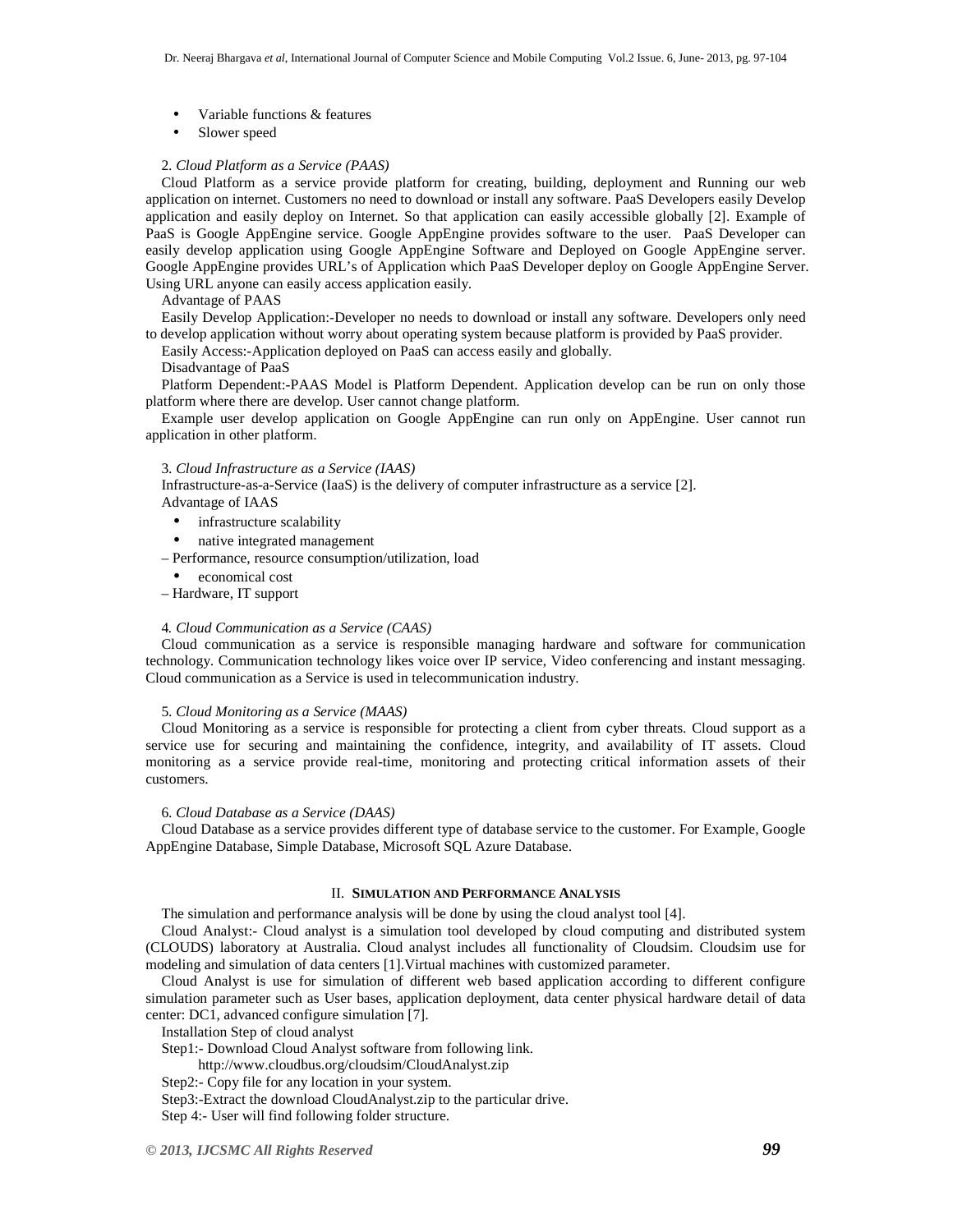

Step5:-Double click on run icon to run Cloud Analyst. Step6:-Command prompt will open in Background.

#### *A. Introduction to Load Balancing Framework*

Region: -In the Cloud Analyst the world is divided in to 6 'Regions' that coincide with the 6 main continents in the World [7].

User Base: -User Base is considered as a single unit. In a single unit User Base may be one user or hundred user or thousand users is create for generating Traffic. User Base represents large number of User [7].

Data Center: -Cloud application service broker is responsible to decide which data center should accept and process request coming from each user base. A single data center controller is diagramed to a single Cloudsim [7].

VmLoadBalancer: -When the User Base generate request and send it. The Request first sent to the VmLoadBalancer. VmLoadBalancer is responsible to allocate the load to the available various data center. VmLoadBalancer allocate the load to the data center based on load balancing policy.



Figure3:- Cloud Analyst Tool

## III. **LOAD BALANCING IN CLOUD COMPUTING**

Load balancing is the process of divide the load among various resources in any system. Thus load need to be divide over the resources in cloud-based architecture, so that each resources does alternative the equal amount of task at any point of time [2]. Some technique is to provide i.e. is the basic needs of a balance requests to provide the solution of the application faster [2].

Cloud vendors are based on automatic load balancing services, which allow clients to access the number of CPUs or memories for their resources to range with increased demands [2]. This service is depends on the clients business needs. So load balancing serves two important needs, basically to promote possibility of Cloud resources and secondarily to promote performance [2]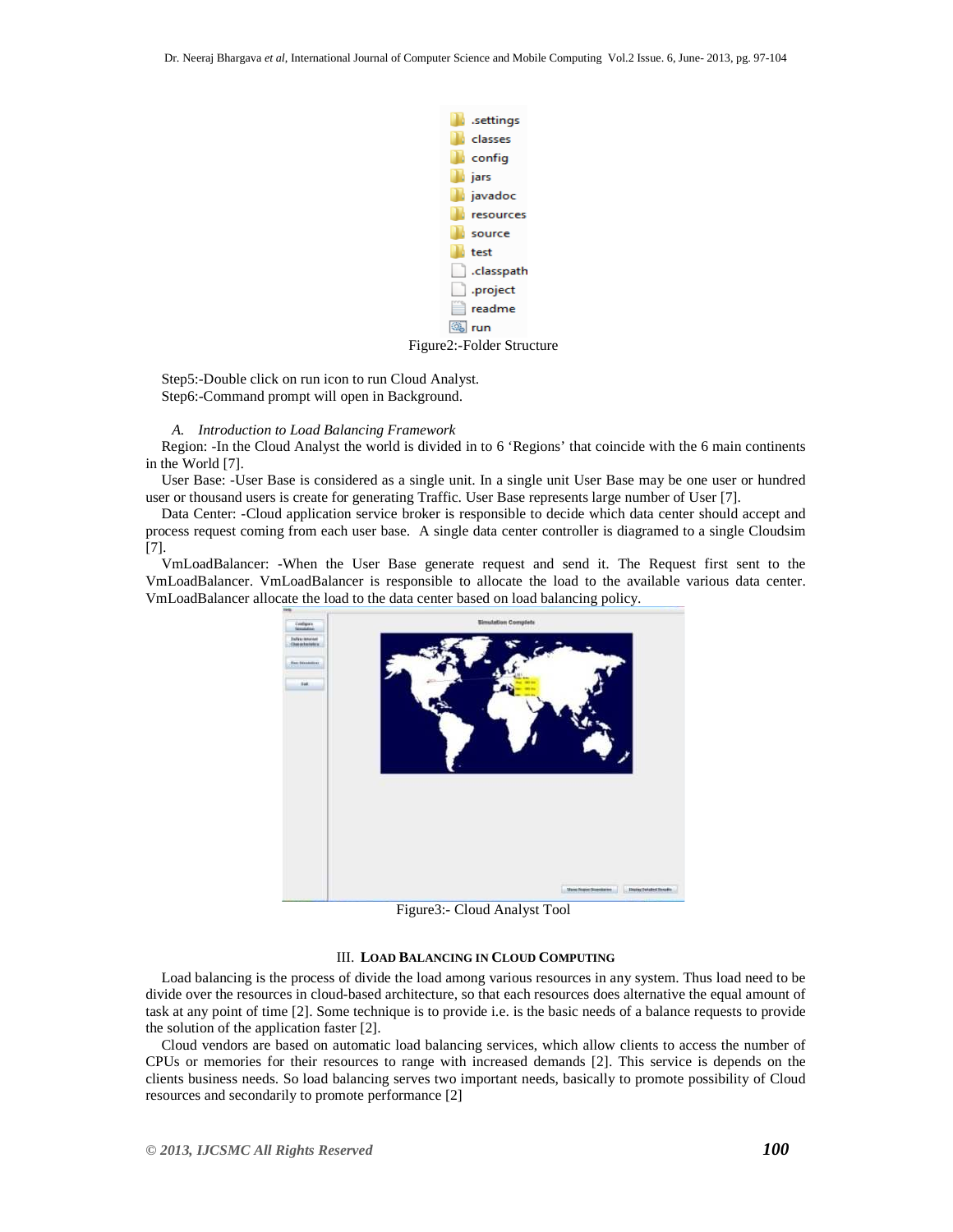## *1) Load Balancing Technique in Cloud*

 Round Robin Algorithm**:-**Round Robin Algorithm is the simplest scheduling algorithms that utilize the principle of time slices. The time is dividing into a multiple slices and each node is given a selective time sliced or time interval [3].



Figure4:- Round Robin Algorithm

Process of Round Robin Algorithm:-

| <b>Process</b> | <b>Burst Time</b> |
|----------------|-------------------|
|                |                   |
|                |                   |
|                |                   |
|                |                   |

Find Out the waiting time.....? {Gives time Slice=4}

|             |  |  |  | p1 $p2$ p3 p4 p1 p3 p4 p3 p4 p3 |
|-------------|--|--|--|---------------------------------|
| - - - - - - |  |  |  | 0 4 8 10 16 20 24 25 26         |

Individual waiting time:- For

 $P1=16-4=12$  ms  $P2=4$  ms  $P3=25-(4+4)=17$  ms  $P4=24-4=20$  ms Average waiting time: $-12+4+17+20/4= 53/4= 13.23$ 

Round Robin Scheduling [Initialize] time quantum as  $tq = 10$ Repeat Steps till (actual\_cloudlet\_list).Length == NULL { Execute [actual\_cloudlet] till tq Executed\_list [cloudlets] Execution [Actual\_cloudlet] actual\_cloudlet cloudlet\_list [next\_cloudlet] } VMM [executed\_cloudlet\_list] Executed\_list [cloudlets] Go to Step3

#### IV. **METHODOLOGY**

Cloud analyst is a simulation tool developed by the cloud computing and distributed system. Cloud analyst is use the Cloudsim. Cloudsim using a modeling and simulation of data center [1]. Cloudsim provide a graphics interface to the internet based on BRITE format. Cloudsim is a network simulation based on NS2 (Network Simulation2). Cloudsim would speed up the development of new resource allocation policies and scheduling algorithms for cloud computing [1]. Cloud analyst is use for simulation of different web based application according to different configure simulation parameter such as user bases, application deployment, data center physical hardware details of data center:DC1 [7].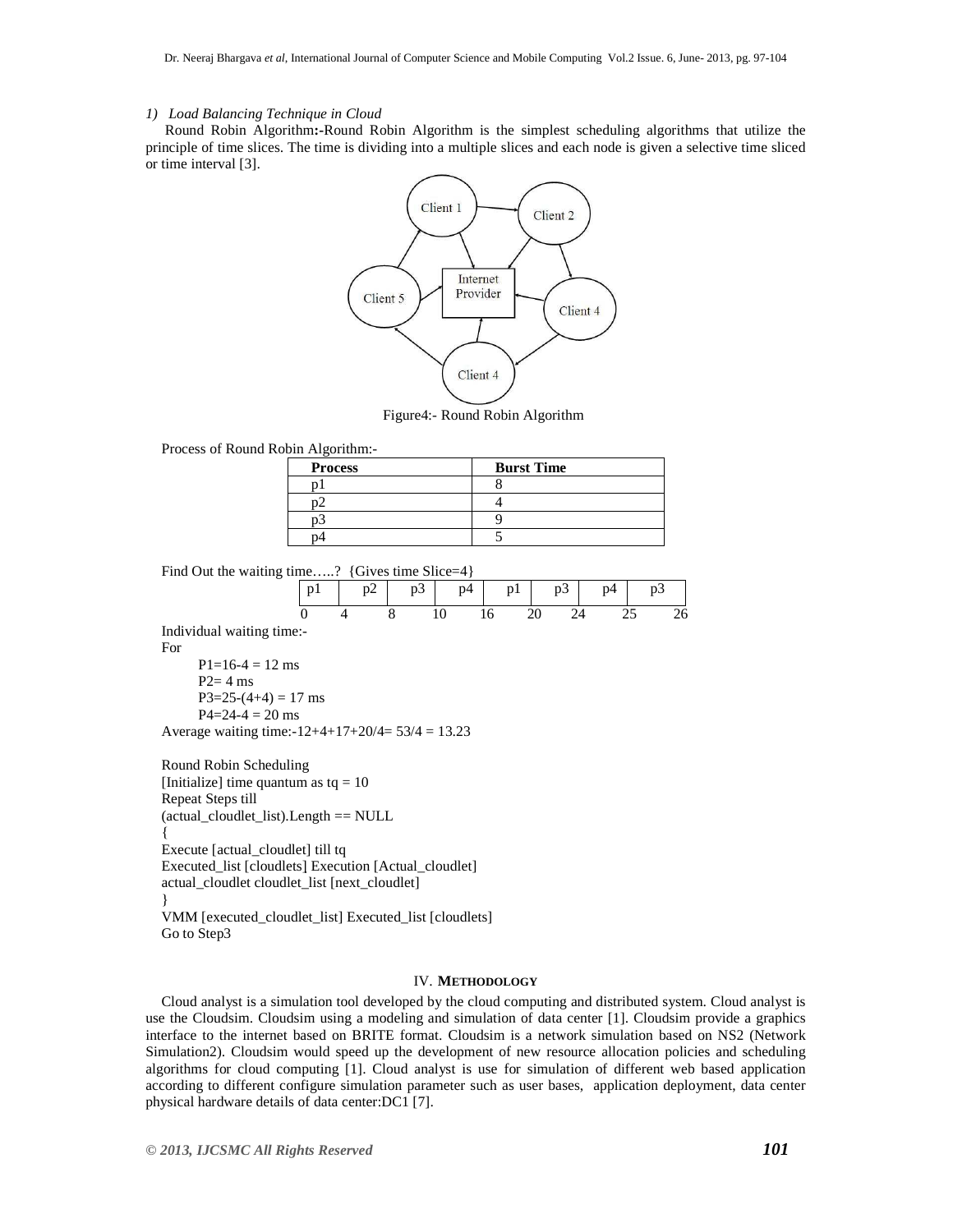## V. **EXPERIMENT AND RESULTS**

Data center DC1 located at region 0 and after set all configuration and parameter perform simulation and calculate the overall response. TABLE I

| <b>Configuration Parameter</b> |                                       |  |  |  |  |
|--------------------------------|---------------------------------------|--|--|--|--|
| <b>Test1</b>                   |                                       |  |  |  |  |
| <b>Test parameter</b>          | <b>Values</b>                         |  |  |  |  |
| User base                      | $ub1$ , $ub2$ , $ub3$ , $ub4$ , $ub5$ |  |  |  |  |
| Data center                    | dc1                                   |  |  |  |  |
| Data center region             |                                       |  |  |  |  |
| Service broker policy          | closest data center                   |  |  |  |  |
| Load balancing algorithm       | round robin                           |  |  |  |  |

In this table we are using round robin algorithm for load balancing of data center (DC1) at region 0.

## *A. Application Deployment Parameter*

| Table 2                                               |
|-------------------------------------------------------|
| <b>Application Deployment Configuration Parameter</b> |

| <b>Service Broker Policy</b> | <b>Data Center</b> | #VMs | <b>Image Size</b> | Memory | $\mathbf{R}\mathbf{W}$ |
|------------------------------|--------------------|------|-------------------|--------|------------------------|
| Closest data center          | Dc1                |      | 10000             | 51 J   | 1000                   |

Application deployment parameter table denoted by the service broker policy set closest data center and the data center provide network bandwidth from a particular user base and send the request from the user base.

## *B. Data Center Configuration Parameter*

Table 3 Data Center Configuration Parameter

| <b>Name</b> | <b>Region</b> | Arch | OS    | <b>VMM</b> | Cost<br>per<br>VM \$/Hr | <b>Memor</b><br>v Cost<br>$\frac{1}{3}$ /s | <b>Storage</b><br>Cost S/s | Data<br><b>Transfer Cost</b><br>S/GB | <b>Physical</b><br><b>Hw Units</b> |
|-------------|---------------|------|-------|------------|-------------------------|--------------------------------------------|----------------------------|--------------------------------------|------------------------------------|
| Dc1         |               | X86  | Linux | Xen        | $_{\rm 0.1}$            | 0.05                                       | $\rm 0.1$                  | $_{\rm 0.1}$                         |                                    |

Data center configuration parameter table denoted by a one data center and located at region 0 and set all configurations for the data center.

Table 4

| <b>Result Overall Response Time Summary</b>                                                                                                                                                                                           |        |       |        |  |  |  |
|---------------------------------------------------------------------------------------------------------------------------------------------------------------------------------------------------------------------------------------|--------|-------|--------|--|--|--|
| <b>Overall Response Time Summary</b>                                                                                                                                                                                                  |        |       |        |  |  |  |
| min(ms)<br>max(ms)<br>avg(ms)                                                                                                                                                                                                         |        |       |        |  |  |  |
| Overall response time                                                                                                                                                                                                                 | 310.55 | 40.11 | 617.61 |  |  |  |
| 0.32<br>0.02<br>0.86<br>Data center processing time                                                                                                                                                                                   |        |       |        |  |  |  |
| $\bigcap \ldots$ .11 arrays response to a construct of the following the construction of the construction of the following the following the state of the following the state of the following the state of the state of the state of |        |       |        |  |  |  |

Overall response time summary table calculate the overall response time and data center processing time by the region0

## *C. Response Time by Region*

| Table 5                        |                               |        |        |  |  |  |  |
|--------------------------------|-------------------------------|--------|--------|--|--|--|--|
| Result Response Time by Region |                               |        |        |  |  |  |  |
| User base                      | Min(ms)<br>Max(ms)<br>Avg(ms) |        |        |  |  |  |  |
| Us1                            | 50.02                         | 40.11  | 60.61  |  |  |  |  |
| Us2                            | 200.79                        | 161.11 | 247.11 |  |  |  |  |
| Us3                            | 299.22                        | 241.61 | 369.12 |  |  |  |  |
| Us4                            | 500.83                        | 390.11 | 617.61 |  |  |  |  |
| Us5                            | 499.95                        | 382.60 | 610.12 |  |  |  |  |

Calculate the response time from the user base (UB1, UB2, UB3, UB4 and UB5) at region 0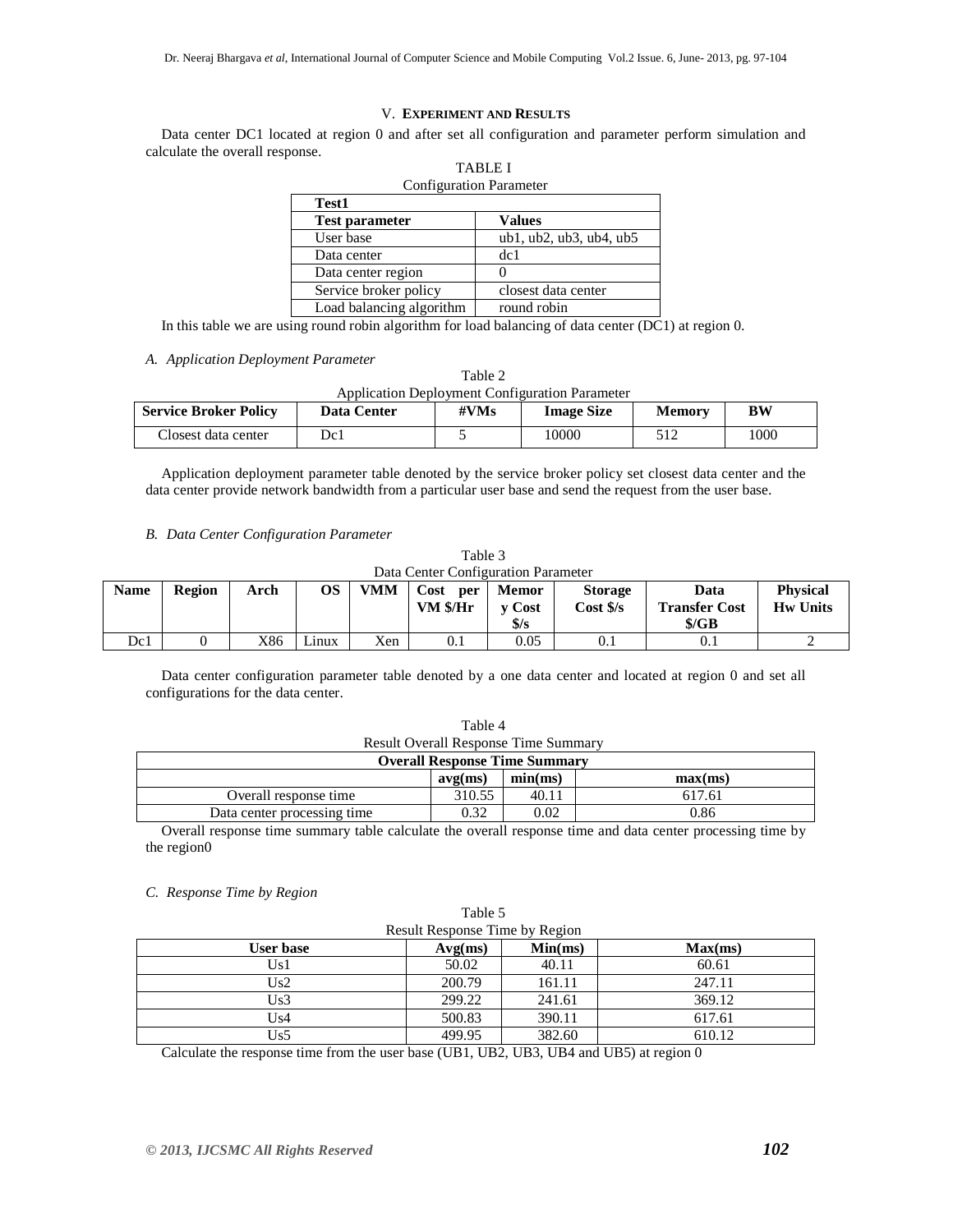## *D. Data Center Request Servicing Time*

| ladie o<br><b>Result Data Center Request Servicing Times</b> |         |         |         |  |  |
|--------------------------------------------------------------|---------|---------|---------|--|--|
| Data center                                                  | Avg(ms) | Min(ms) | Max(ms) |  |  |
| Dc1                                                          | 0.32    | 0.02    | 0.86    |  |  |

 $T<sub>11</sub>$ 

Calculate the data center request servicing time from the data center at region 0

## *E. Cost*

| Total Virtual Machine Cost (\$):-<br>Total Data Transfer Cost (\$):-<br>Grand Total $(\$)$ :- | 0.50<br>0.32<br>0.82 |                    |          |
|-----------------------------------------------------------------------------------------------|----------------------|--------------------|----------|
|                                                                                               |                      | Table 7            |          |
|                                                                                               |                      | <b>Result Cost</b> |          |
| Data center                                                                                   | <b>Vm</b> cost       | Data               | Total \$ |
|                                                                                               |                      | transfer cost\$    |          |
| DC 1                                                                                          | 0.50                 | 0.32               | 0.82     |

Calculate the cost from the data center and the total virtual machine cost and total data transfer cost calculate the grand total of data center. The bar chart shows the result of VM cost, data transfer cost and total cost of data center 1 in Figure 8.



Figure5:-Test1 Cost

## VI. **CONCLUSION**

The Cloud Computing requires efforts form the web development and server management. The overall performance of Cloud Computing depends on "How light the interface?" & "How is the availability of resources at the server?" This research paper discusses core application areas of Cloud Computing. This perception promotes us to work for performance analysis of Cloud Computing with Distributed Client. The Round Robin algorithm is used by different data center and different user base to design the working phase. Cloud Analyst tool sets the entire required configuration in data center & user base. The data center DC1 located at region 0 by setting entire configuration with parameter performs simulation and calculates the overall response time generates. This research concludes that performance to data center affects by distance and number of users, while hardware with software of the server has own affections.

## **REFERENCES**

- [1] Buyya, Rajkumar, Rajiv Ranjan, and Rodrigo N. Calheiros. "Modeling and Simulation of Scalable Cloud Computing Environments and the Cloudsim Toolkit: Challenges and Opportunities."Grid Computing and Distributed Systems (GRIDS) 11. Web. 13 Apr. 2013.
- [2] Ray, Soumya, and Ajanta De Sarkar. "EXECUTION ANALYSIS OF LOAD BALANCING ALGORITHMS IN CLOUD COMPUTING ENVIRONMENT."International Journal on Cloud Computing: Services and Architecture (IJCCSA) Vol.2,.5, October (2012): 13. Web. 8 Apr. 2013.